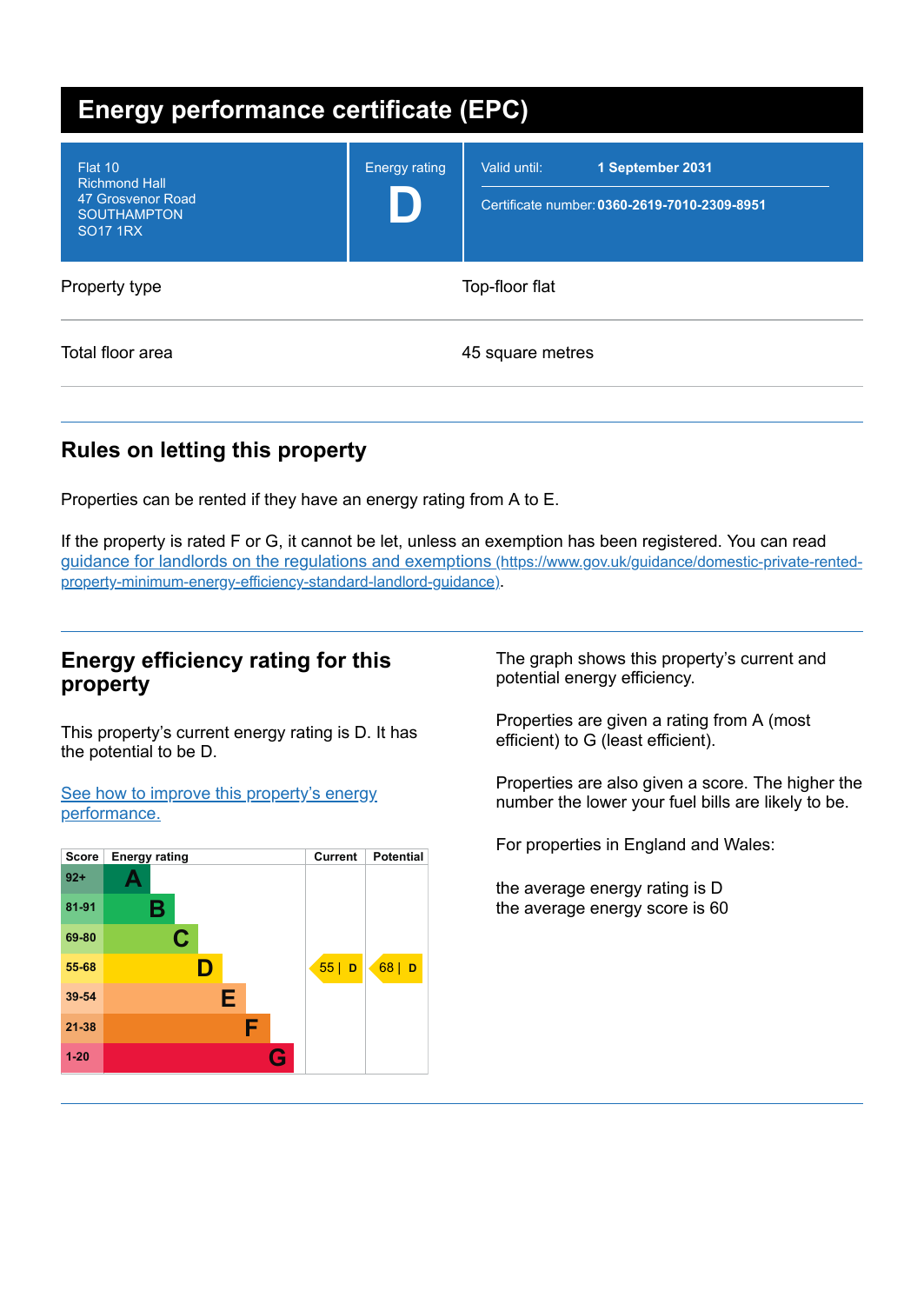# **Breakdown of property's energy performance**

This section shows the energy performance for features of this property. The assessment does not consider the condition of a feature and how well it is working.

Each feature is assessed as one of the following:

- very good (most efficient)
- good
- average
- poor
- very poor (least efficient)

When the description says "assumed", it means that the feature could not be inspected and an assumption has been made based on the property's age and type.

| <b>Feature</b>       | <b>Description</b>                         | Rating    |
|----------------------|--------------------------------------------|-----------|
| Wall                 | Cavity wall, as built, insulated (assumed) | Good      |
| Roof                 | Pitched, 100 mm loft insulation            | Average   |
| Window               | Fully double glazed                        | Good      |
| Main heating         | Electric storage heaters                   | Average   |
| Main heating control | Manual charge control                      | Poor      |
| Hot water            | Electric immersion, off-peak               | Average   |
| Lighting             | No low energy lighting                     | Very poor |
| Floor                | (other premises below)                     | N/A       |
| Secondary heating    | Room heaters, electric                     | N/A       |

#### **Primary energy use**

The primary energy use for this property per year is 539 kilowatt hours per square metre (kWh/m2).

| <b>Environmental impact of this</b><br>property                                                        |                             | This property produces                                                                                                                                        | 4.1 tonnes of CO2 |
|--------------------------------------------------------------------------------------------------------|-----------------------------|---------------------------------------------------------------------------------------------------------------------------------------------------------------|-------------------|
| This property's current environmental impact<br>rating is F. It has the potential to be E.             |                             | This property's potential<br>production                                                                                                                       | 3.1 tonnes of CO2 |
| Properties are rated in a scale from A to G<br>based on how much carbon dioxide (CO2) they<br>produce. |                             | By making the recommended changes, you<br>could reduce this property's CO2 emissions by<br>1.0 tonnes per year. This will help to protect the<br>environment. |                   |
| Properties with an A rating produce less CO2                                                           |                             |                                                                                                                                                               |                   |
| than G rated properties.                                                                               |                             | Environmental impact ratings are based on<br>assumptions about average occupancy and                                                                          |                   |
| An average household<br>produces                                                                       | 6 tonnes of CO <sub>2</sub> | energy use. They may not reflect how energy is<br>consumed by the people living at the property.                                                              |                   |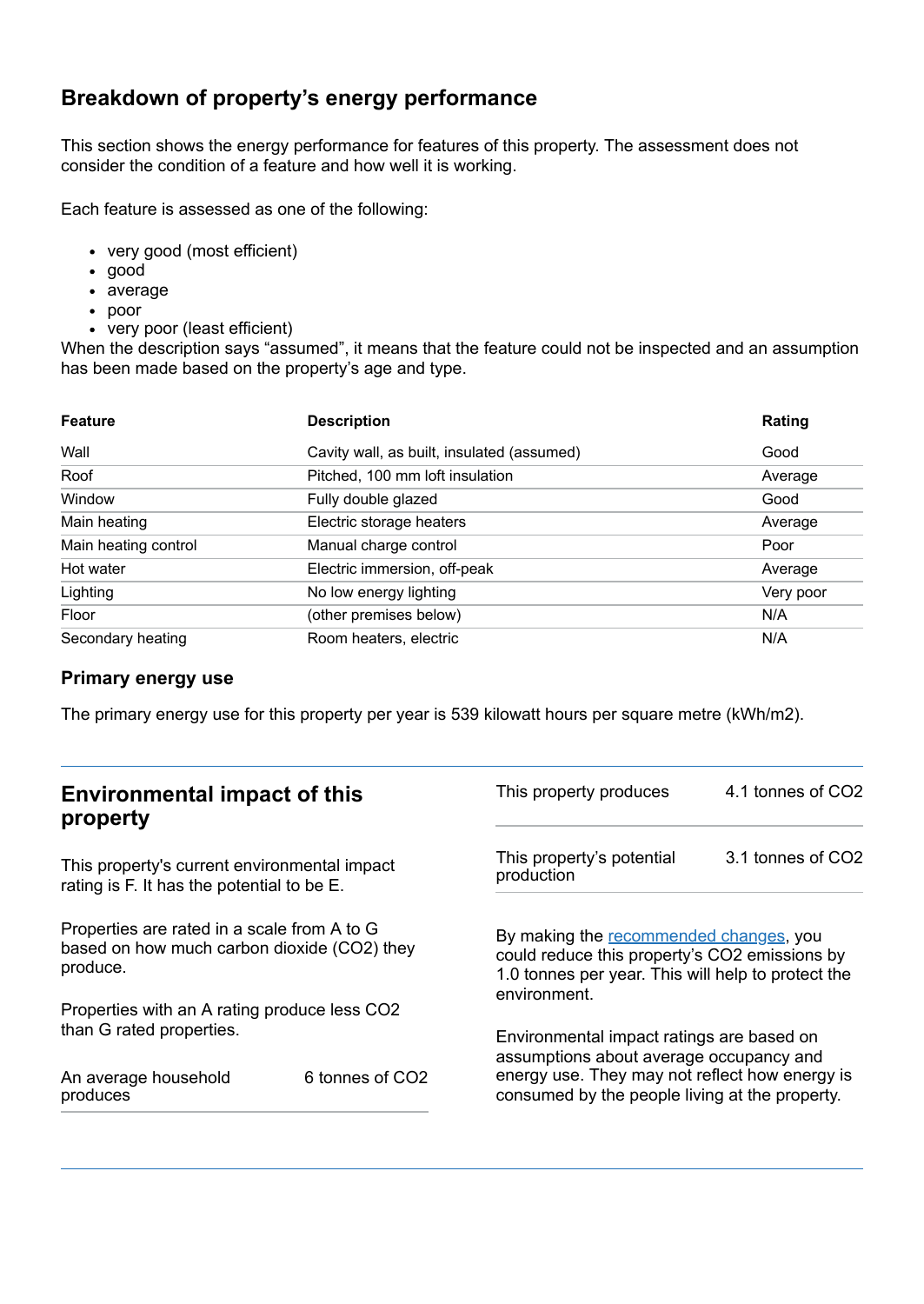# <span id="page-2-0"></span>**How to improve this property's energy performance**

Making any of the recommended changes will improve this property's energy efficiency.

If you make all of the recommended changes, this will improve the property's energy rating and score from D (55) to D (68).

| <b>Recommendation</b>                                | <b>Typical installation cost</b> | <b>Typical yearly saving</b> |
|------------------------------------------------------|----------------------------------|------------------------------|
| 1. Increase loft insulation to 270 mm                | £100 - £350                      | £65                          |
| 2. Add additional 80 mm jacket to hot water cylinder | £15 - £30                        | £13                          |
| 3. Low energy lighting                               | £30                              | £34                          |
| 4. High heat retention storage heaters               | £800 - £1,200                    | £139                         |

#### **Paying for energy improvements**

Find energy grants and ways to save energy in your home. [\(https://www.gov.uk/improve-energy-efficiency\)](https://www.gov.uk/improve-energy-efficiency)

## **Estimated energy use and potential savings**

| Estimated yearly energy<br>cost for this property | £896 |
|---------------------------------------------------|------|
| Potential saving                                  | £251 |

The estimated cost shows how much the average household would spend in this property for heating, lighting and hot water. It is not based on how energy is used by the people living at the property.

The estimated saving is based on making all of the [recommendations](#page-2-0) in how to improve this property's energy performance.

For advice on how to reduce your energy bills visit Simple Energy Advice [\(https://www.simpleenergyadvice.org.uk/\)](https://www.simpleenergyadvice.org.uk/).

#### **Heating use in this property**

Heating a property usually makes up the majority of energy costs.

#### **Estimated energy used to heat this property**

| Space heating | 5644 kWh per year |
|---------------|-------------------|
| Water heating | 1765 kWh per year |

## Potential energy savings by installing insulation

| <b>Type of insulation</b> | Amount of energy saved |
|---------------------------|------------------------|
|---------------------------|------------------------|

**Loft insulation** 594 kWh per year

You might be able to receive Renewable Heat Incentive payments [\(https://www.gov.uk/domestic](https://www.gov.uk/domestic-renewable-heat-incentive)renewable-heat-incentive). This will help to reduce carbon emissions by replacing your existing heating system with one that generates renewable heat. The estimated energy required for space and water heating will form the basis of the payments.